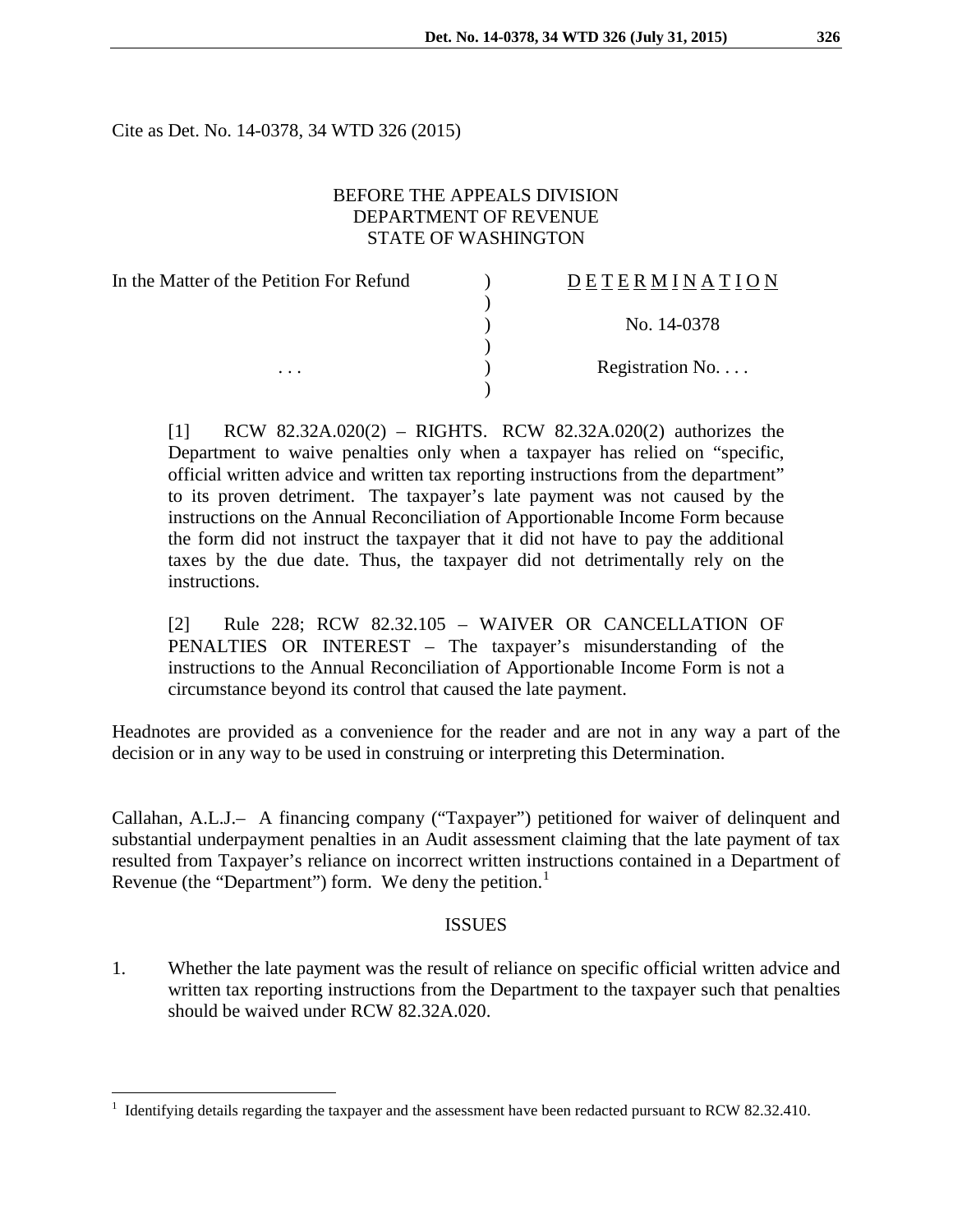2. Whether Taxpayer has met its burden of establishing that its failure to timely pay its tax obligation was caused by a circumstance beyond its control, requiring the Department to waive penalties in accordance with RCW 82.32.105.

## FINDINGS OF FACT

Taxpayer provides financing services to consumers. The Department's Audit Division ("Audit") examined Taxpayer's books and records for the period of January 1, 2011 through December 31, 2011 ("audit period"). On April 3, 2014, Audit issued an assessment against Taxpayer of \$. . . , which consisted of service and other activities business and occupation (" $B&O$ ") tax of \$..., interest of \$..., a delinquent penalty of \$..., and a 5% substantial underpayment penalty of \$... . . Taxpayer paid the assessment in full but petitioned the Department's Appeals Division for a refund of the penalties in the assessment.

Taxpayer reports its income under the service and other activities B&O tax classification monthly. Because Taxpayer earns apportionable income taxable in Washington and also taxable in another state, it is required to file an Annual Reconciliation of Apportionable Income form (the "Form") with the Department. The Form must be filed by October  $31<sup>st</sup>$  of the following tax year. The Department received Taxpayer's 2011 Form on October 30, 2012. On the form, Taxpayer reported a total taxable income of \$... and a total previously reported income of \$.... However, Taxpayer did not remit the reconciled additional tax when it submitted the Form.

Audit conducted the above referenced audit in 2014 for the audit period. Audit determined that there was a discrepancy of \$. . . in gross income from what Taxpayer reported previously based on the Form. Audit issued the above referenced assessment on the discrepancy. Audit assessed the delinquent penalty and the 5% substantial underpayment penalty because Taxpayer did not remit the additional tax due (the difference of the total taxable income and the total of previously reported income) when it submitted its 2011 Form on October 30, 2012.

On appeal, Taxpayer contends its late payment was caused by its reliance on the Form's instructions, which requires the Department to cancel the penalties under RCW 82.32A.020. Specifically, Taxpayer argues it did not make a payment when it submitted its 2011 Form because the Form did not have a place for the calculation of a tax due and the Form merely instructed Taxpayer to submit the Form by October 31st of the following year. Taxpayer asserts the Form did not require it to make the payment along with the Form because the Form indicated that the Department would notify it of the amount due for 2011. Taxpayer argues the Department did not notify it of its 2011 additional tax until three years later when it was discovered in a compliance audit. The Form, in relevant part, contains the following language:

## 2. **When should I fill out this form?**

As soon as you have the information needed to determine the receipts factor for a calendar year. To avoid penalties you must send the form to the Department of Revenue by October 31 of the following year.

…

5. **How do I pay?**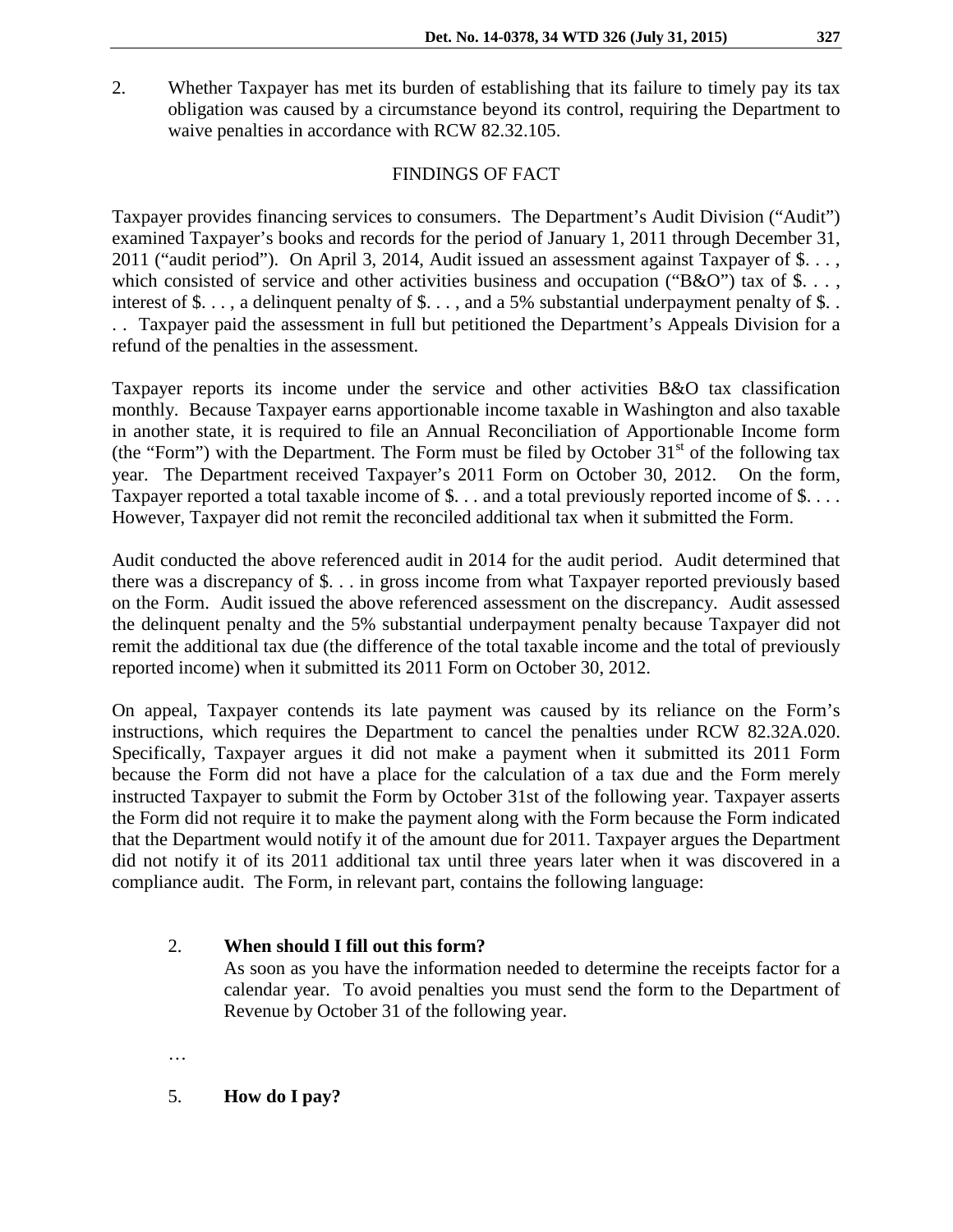**To pay electronically,** go to our website at dor.wa.gov and log into "My Account" in the upper-hand corner. …Once you're logged in, click on "Invoices & Payment Options,"…

**To pay by check,** mail this form with supporting documentation, if required to the address listed below.

**6. Will there be interest?**

Interest will apply to both refunds and additional amounts due. The Department will automatically include interest in refunds. If additional tax is due, the Department will notify taxpayers of the amount due.

## **7. What if I have questions about my reconciliation?**

**Questions about the form:** Call the Department of Revenue by phone at 1-800- 647-7706, or send an email inquiry to communications @dor.wa.gov

**Questions about a submitted form:** Call (360) 902-7151

Taxpayer alternatively argues that its receipt of misleading or incorrect instructions on the Form is a circumstance beyond the Taxpayer's control that caused the late payment under RCW 82.32.105.

## ANALYSIS

RCW 82.32.090(1) governs the imposition of penalties for delinquent returns as follows:

If payment of any tax due on a return to be filed by a taxpayer is not received by the department of revenue by the due date, there is assessed a penalty of five percent of the amount of the tax; and if the tax is not received on or before the last day of the month following the due date, there is assessed a total penalty of fifteen percent of the amount of the tax under this subsection; and if the tax is not received on or before the last day of the second month following the due date, there is assessed a total penalty of twenty-five percent of the amount of the tax under this subsection. No penalty so added may be less than five dollars.

With respect to the substantial underpayment penalty, RCW 82.32.090(2) provides:

If the department of revenue determines that any tax has been substantially underpaid, there is assessed a penalty of five percent of the amount of the tax determined by the department to be due. If payment of any tax determined by the department to be due is not received by the department by the due date specified in the notice, or any extension thereof, there is assessed a total penalty of fifteen percent of the amount of the tax under this subsection; and if payment of any tax determined by the department to be due is not received on or before the thirtieth day following the due date specified in the notice of tax due, or any extension thereof, there is assessed a total penalty of twenty-five percent of the amount of the tax under this subsection.

(Emphasis added). The statute defines the term "substantially underpaid" as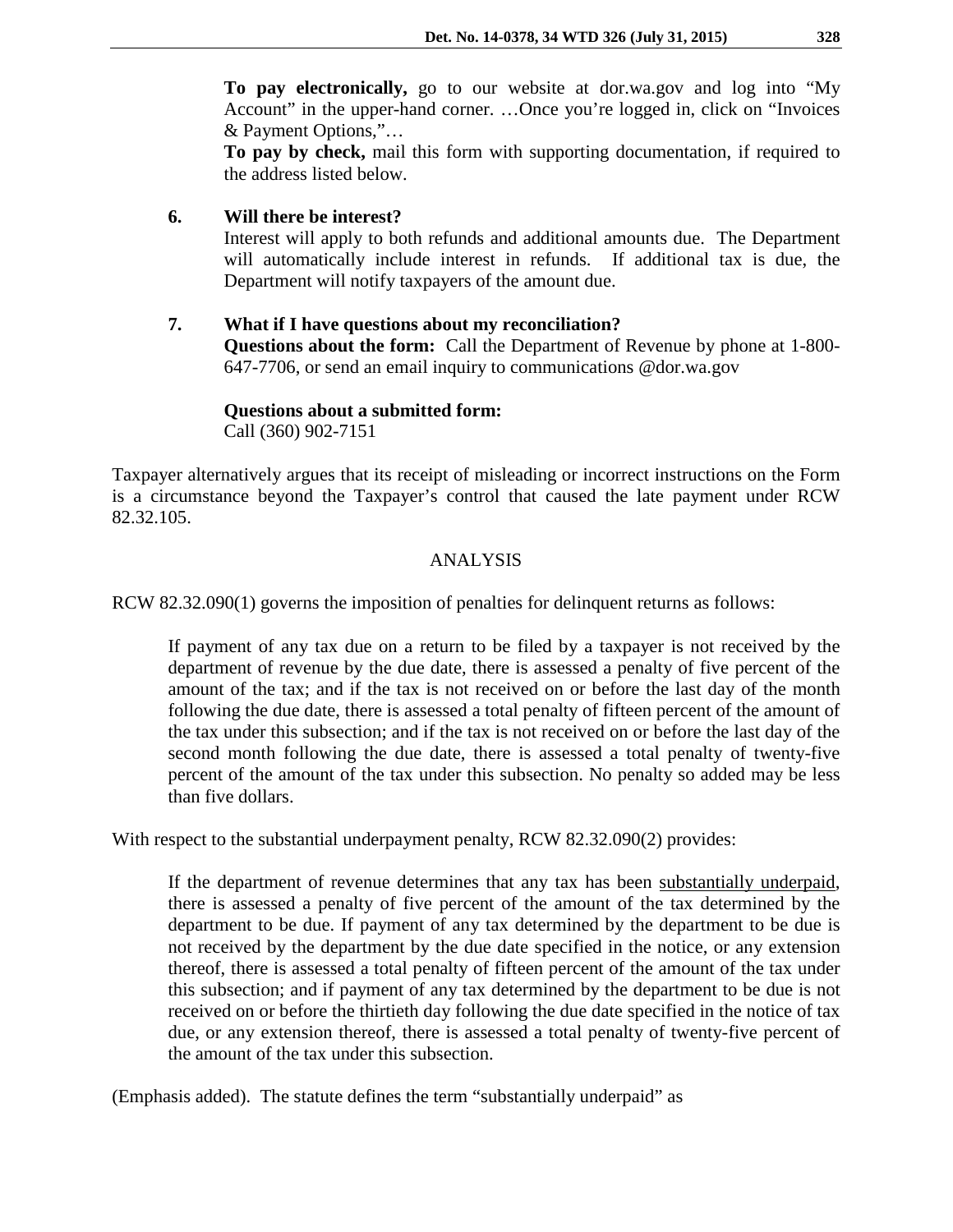[T]he taxpayer has paid less than eighty percent of the amount of tax determined by the department to be due for all of the types of taxes included in, and for the entire period of time covered by, the department's examination, and the amount of underpayment is at least one thousand dollars.

*Id.*

A taxpayer that does not timely file and make a payment on its annual reconciliation form is subject to the penalties in RCW 82.32.090, quoted above. A taxpayer that has apportionable income from "apportionable activities" must calculate its receipts factor for the current tax year and must correct the reporting for the current tax year when the complete information is available to avoid penalties. RCW 82.04.462(4). RCW 82.04.462(4), in relevant part, provides:

[A] taxpayer must correct the reporting for the current tax year when complete information is available to calculate the receipts factor for that year, but not later than October 31st of the following tax year. Interest will apply to any additional tax due on a corrected tax return. Interest must be computed and assessed as provided in RCW [82.32.050](http://apps.leg.wa.gov/rcw/default.aspx?cite=82.32.050) and accrues until the additional taxes are paid. Penalties as provided in RCW [82.32.090](http://app.leg.wa.gov/rcw/default.aspx?cite=82.32.090) will apply to any such additional tax due only if the current tax year reporting is not corrected and the additional tax is not paid by October 31st of the following tax year.

The Department adopted the Form to implement this statute. "Apportionable activities" specifically include those taxed under RCW 82.04.290, the service and other activities B&O tax classification. RCW 82.04.460(4)(a)(vi). Here, Taxpayer reports its income under the service and other activities B&O tax classification. Therefore, it has income from an apportionable activity and thus it was required to file its 2011 Form and pay the additional tax due by October 31, 2012. When Taxpayer failed to remit its additional tax owed by October 31, 2012, Audit properly assessed the penalties. Taxpayer does not dispute the tax is owed, but it argues that the Department should waive the penalties because the late payment was caused by its reliance on the Form's instructions.

RCW 82.32A.020(2) authorizes the Department to waive penalties in tax deficiency assessments if the late payment is caused by a taxpayer's reliance on the Department's specific, official written advice. The statute in relevant part, provides:

The taxpayers of the state of Washington have:

…

(2) The right to rely on specific, official written advice and written tax reporting instructions from the department of revenue to that taxpayer, and to have interest, penalties, and in some instances, tax deficiency assessments waived where the taxpayer has so relied to their proven detriment;

RCW 82.32A.020(2).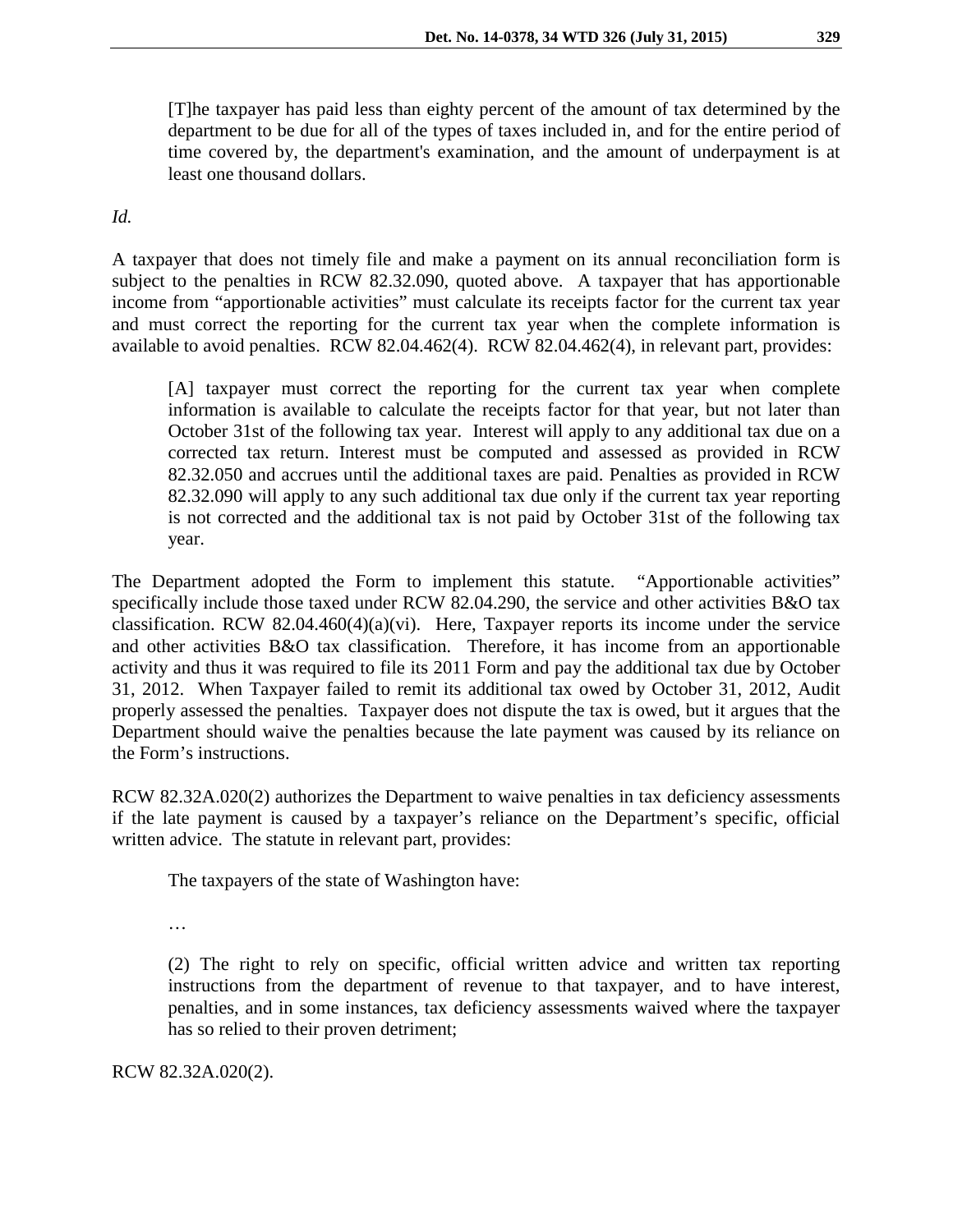The counter part of this statue is RCW 82.32A.030, which provides that taxpayers have the responsibilities to "[k]now their tax reporting obligations, and when they are uncertain about their obligations, seek instructions from the department of revenue;" and to "[f]ile accurate returns and pay taxes in a timely manner;" RCW 82.32A.030(2)  $\&(4)$ .

Here, Taxpayer argues that its late payment was caused by its reliance on the Department's instructions contained on the Form. RCW 82.32A.020(2) authorizes the Department to waive penalties only when a taxpayer has relied on "specific, official written advice and written tax reporting instructions from the department" to its proven detriment. *See* Det. No. 13-0397, 33 WTD 424 (2014). The Form did not instruct Taxpayer that it did not have to pay the additional tax by October 31, 2012. The instructions on the Form explain how to make a payment. The instructions also state that interest will apply to additional amounts due; accordingly, the Department will contact Taxpayer if the interest calculation results in additional amounts owing. The Form does not state that no payment is due. Because Taxpayer did not detrimentally rely on the instructions, we do not need to address whether the instructions are specific written advice or instructions under 82.32A.020.

RCW 82.32.105 is another statute that authorizes the Department to waive penalties in the assessment. Under RCW 82.32.105(1), the Department can waive penalties where the failure to pay tax by the due date was the result of "circumstances beyond the control of the taxpayer." The Department is authorized to issue rules regarding the waiver of penalties and interest. RCW 82.32.105(4). It has done that in WAC 458-20-228 (Rule 228).

Rule  $228(9)(a)(i)$  provides that "... [t]he taxpayer bears the burden of establishing that the circumstances were beyond its control and directly caused the late payment . . . ." Rule  $228(9)(a)(ii)$  explains what is meant by "circumstances beyond the control of the taxpayer" as follows:

The circumstances beyond the control of the taxpayer must actually cause the late payment. Circumstances beyond the control of the taxpayer are generally those which are immediate, unexpected, or in the nature of an emergency. Such circumstances result in the taxpayer not having reasonable time or opportunity to obtain an extension of the due date or otherwise timely file and pay.

(Emphasis added).

RCW 82.32.105 authorizes the Department to waive penalties if the taxpayer's failure to pay timely was due to a circumstance beyond its control that prevents it from obtaining an extension from the Department. Rule 228(9)(iii)(B) specifically provides that "[a] misunderstanding or lack of knowledge of a tax liability" is not a circumstance beyond a taxpayer's control that warrants the Department to waive the penalties. In this case, Taxpayer knew it owed the Department additional tax for 2011 but it waited for three years to pay the tax due when it was audited by the Department. Taxpayer argues that the Department prepared the Form and caused its confusion on its tax obligation. Taxpayer's misunderstanding of the instructions to the Form is not a circumstance beyond its control that caused the late payment. Rule 228; *see* Det. No.08- 0197, 28 WTD 76 (2009). Therefore, we conclude that Taxpayer has not established it is entitled to a penalty waiver under RCW 82.32.105. We deny the petition.